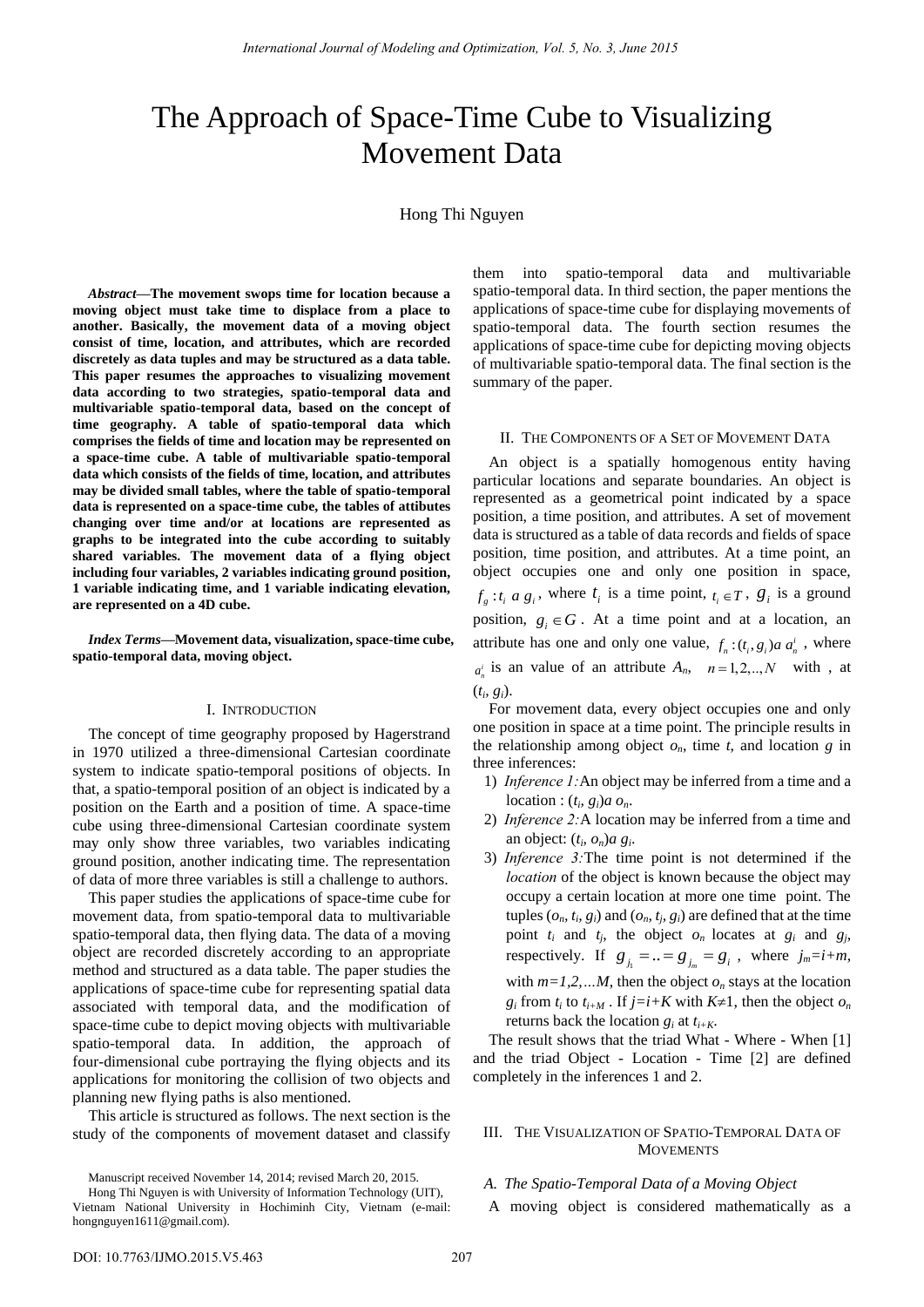geometrical point that displaces continuously over time. The movement of an object on ground is depicted with a continuous path traced by the object on the Earth when it moves and called ground trajectory. Every point of the ground trajectory is a time-referenced ground position. Technically, the trajectory is represented as a poly-line time-ordered connecting a finite number of time-referenced ground positions. The data of ground positions associated with time positions are recorded discretely as the records of a data table including the field of time positions and two fields of coordinates of ground positions, also called the variable of time and the variables of location, respectively. These data records are made by recording the locations where the object passes along with the time point when the object comes, with the following methods [3]:

- 1) Time-based recording: the coordinates of ground positions of the object are recorded at defined time points or at regularly spaced time points.
- 2) Location-based recording: the data are recorded at defined locations or regularly spaced places.
- 3) *Change*-based recording: the locations along with time points are recorded when there is some change, e.g. the change of direction.
- 4) Event-based recording: the data of a record are made when *an* event happens.
- 5) *Miscellaneous* approach: the data records may be made by the combination of the above ways.

Each value of the time variable in the data table, termed time point or time position, is defined as a time interval of which the duration is determined so that at each time point, the object exists at one and only one ground position.

#### *B. The Visualization of Movement Data*

Basically, the movement converts time into location. At each time point, a moving object exists at one and only one ground position, but at a ground position, a moving object may exist many times at various time points. In the relationship between location and time of a moving object, the time is the reference variable while the location is a dependent variable. The time is a an important factor in considering movements. The movement data are technically recorded as data tuples of <location, time> and may be structured as a data table, where each time point associates with a ground position including two variables of the coordinate system. The movement of an object is depicted traditionally with its ground trajectory which is shown on a two-dimensional map with a ground-referenced coordinate system such as the geographic coordinate system indicated by longitudes and latitudes, or the world geodetic system in 1984 (WGS84), and so on. Each time point associated with a ground position forms a data record presented as a row of the data table. Geographic maps of various themes have been edited on two-dimensional coordinate system, published by many countries and institutions to depict visually the location of spatial entities as well as the relationships between them. Meanwhile, the variables of time and attributes are displayed on maps as symbols, text, or colors.

Traditionally, the data of locations are presented as a graph on an two-dimensional orthogonal coordinate system, of which each axis *x* and *y* represents a ground variable of the data table as a dimension. On a two-dimensional map, the movement of an object is shown as a path time-ordered connecting the places where the object passes, this path is termed ground trajectory. A well-known illustration of representing movement data is the 1812 Napoleon's march on Moscow created by Charles Joseph Minard in 1862 on a two-dimensional map with 6 types of data, the number of troops, distance, air temperature, geographic location of battlefields, direction of march, and dates relative to specific locations [4], [5]. In this illustration, the locations of battlefields are displayed on a map of the war area; the dates related to combats are noted as legends beside battlefields; the number of soldiers is represented with the thickness of the line showing the march and retreat; and the air temperature is shown on a two-dimensional coordinate system integrated into the war map as a legend under the retreat of the troops, where an axis indicates the retreat and another the corresponding temperatures.

The movement data of an object may be structured as a table of three variables, where two variables *x* and *y* represent ground position and the variable *t* represents corresponding time point. The concept of time geography results in the utilization of a three-dimensional Cartesian coordinate system as a space-time cube, briefly STC, to depict the movement of objects [6]. In a space-time cube, the movement of an object is portrayed with a ground trajectory and a space-time path. The ground trajectory time-ordered connecting the ground positions where the object passes is made on a plane representing the Earth. The space-time path is a path time-ordered connecting points associating time positions with ground positions where the object passes. Kraak represented Napoleon's campaign in a space-time cube with the vertical time axis to display the space-time path of the operation. He utilized another three-dimensional cube to show the number of soldier at locations [7]. The directions of Napoleon's operation, march and retreat, are shown on the map at the bottom of space-time cube. The representation depicts Napoleon's operation line, march and retreat, the change of the number of troops at each battle. In Kraak's representation, five of six kinds of data of the campaign are displayed, the air temperature on the operation line and at battles is not considered. The illustration shows the loss of soldiers on the march and retreat to depict the defeat of the campaign, but it does not represent time- or location-referenced air temperature to enable human to analyze the cause of the defeat.

Several cities have been providing visitors with the information of city bus drawn on traditional two-dimensional maps. Basically, bus maps show densified networks of bus routes and bus stops. All buses of a route must run from the departure station to the end and visit all bus stops of the route. In reality, there are many buses take a bus route in a day, each of which is called a trip of the route. Each trip is indicated with the time of departure, the time of arrival, the times of reaching bus stops, and coded with a natural number as a trip number. The location-based recording is an approach suitable for constituting the data table of a route, where each data field is noted with a trip number, and each data record is noted with the time when the bus of the trip number visits a stop. Current bus maps only display routes, not show the information concerning trips such as departure times, arrival times, stop times at bus stops. Therefore, it is difficult for users to design a bus path convenient for their individual needs.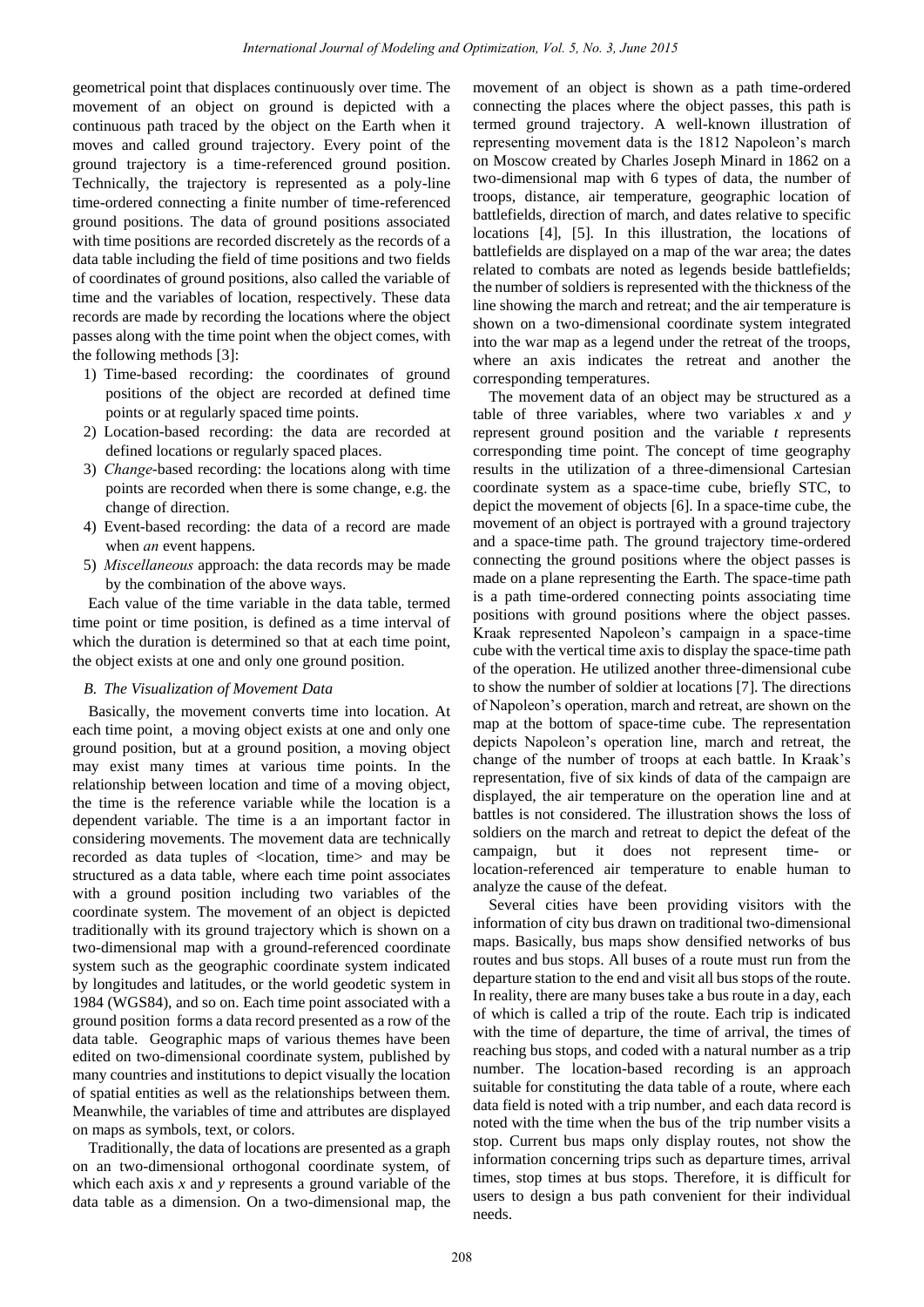In the temporal geography, a space-time cube comprises 2 axes indicating ground locations as a geographic map, and 1 axis indicating time. A space-time cube may be utilized to display not only routes but also trips of each route in a bus network. According to the approach, a bus route is displayed as a polyline time-ordered connecting bus stops from the departure station to the end station on a city map indicated by two axes of the space-time cube. Trips of the route are space-time paths time-ordered connecting the spatio-temporal points, each of which refers to a bus stop and the time point when the bus of the trip reaches the stop, indicated in the data table. The display screen may be densified by several trips on a bus route. The trips on a bus route may be normalized with a space-time path while the time bar on the time axis of the cube may be moved along the axis to indicate a specific trip. The space-time cube of visualizing bus trips is used to plan new bus routes in a city and may be also used to find a reasonable bus path by passengers (Fig. 1), [8], [9].



Fig. 1. A space-time cube representing bus route and bus trip (Source [8]).

#### *C. The Result*

The approach of space-time cube offers really a good method to display visually spatio-temporal data. For movement data that are recorded with the discretization of ground trajectories and space-time paths, a space-time cube represents the swop of time for location. Several authors have been try to develop many applications for representing spatio-temporal data of movements in various kinds of problems. In reality, moving objects own diverse attributes, some of which do not change, some change over time, others change at locations. The problems on view, display, interface have been solved by several authors with graphic techniques as abstraction, aggregation, show/hide, and so on [8], [10], [11]. The visualization of multivariable spatio-temporal data is also a challenge that is mentioned in the next section.

#### IV. THE VISUALIZATION OF MULTIVARIABLE SPATIO-TEMPORAL DATA OF MOVEMENTS

#### *A. The Multivariable Spatio-Temporal Data*

Generally, the movement data comprises a ordered sequence of time points, the locations referred to the time sequence, and attributes associated with time or location. The data of locations consists of two coordinates indicating the ground positions. The attributes of moving objects may change over time and/or at locations, e.g. the weight of a lorry can be change at a particular location during a time interval, the number of Napoleon's troops in 1812 campaign reduces after each combat, the speed of a vehicle change at some specific locations, and so on.

#### *B. The Cubes for Visualizing Multivariable Spatio-Temporal Data*

The display of attributes concurrent with data of time and location enables to analyze better data in different problems. Many authors have been proposing several solutions for this problem. In this sub-section, we revisit the approaches applying space-time cube for representing multivariable spatio-temporal data.



Fig. 2. A multivariable space-time cube for Napoleon's campaign (Source  $[12]$ ).

The concept of space-time cube is extended to represent multivariable spatio-temporal data, where a space-time cube is used to display spatial and temporal data and an attribute cube is formed by replacing the plane of locations with the plane of parallel coordinates to show attributes. This representation may portray the variation of each attribute over time in the attribute cube. It also offers the view on the relation between attributes at a time point, but the relationship between attributes and location is studied by mapping from attribute cube onto space-time cube [13].



Fig. 3. An adaptive cube tracking the lorry movement (Source [14]).

Tran and Nguyen represented the 1812 Napoleon's campaign in a multivariable-space-time cube. The campaign is portrayed in a space-time cube with the horizontal time axis to display the space-time path of the operation, where the locations of battles are indicated on maps joined with the time axis at the corresponding days. The number of troops and air temperature are displayed as a time-referenced histogram and a curve along the time axis, respectively; the directions of the operation, march and retreat, are depicted as a ground trajectory on the map. The histogram of the number of soldiers enables viewer to perceive the great loss of the troops after each combat and along the operation path, as well as the correlation between the histogram and the temperature